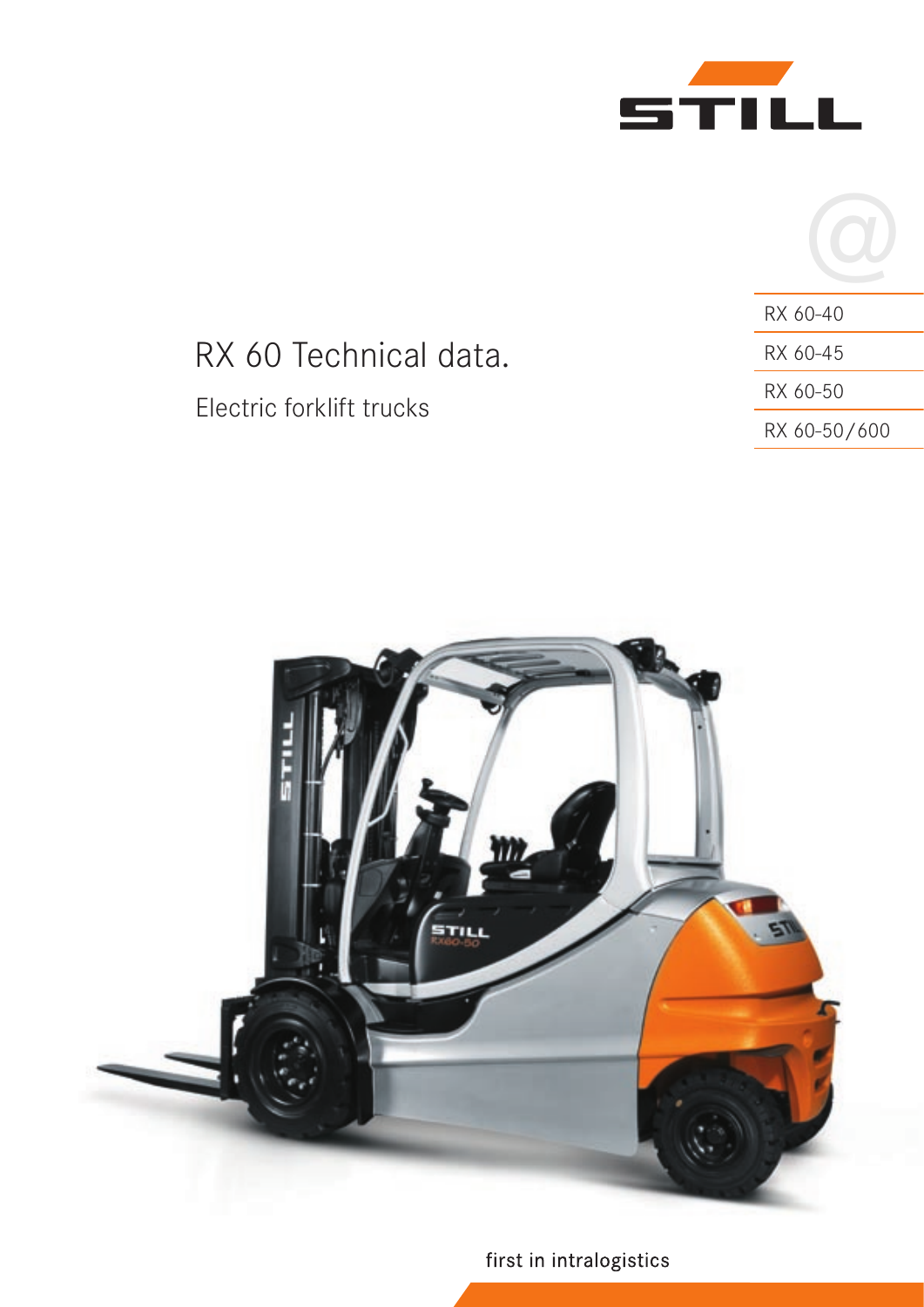This specification sheet to VDI Guidelines 2198 only gives the technical figures for the standard truck. Different tyres, other masts, additional equipment etc. could give different figures.

|                  | 1.1           | Manufacturer                                                   |                           |             | <b>STILL</b>                    | <b>STILL</b>             | <b>STILL</b>             | <b>STILL</b>             |
|------------------|---------------|----------------------------------------------------------------|---------------------------|-------------|---------------------------------|--------------------------|--------------------------|--------------------------|
|                  | 1.2           | Manufacturer's model designation                               |                           |             | RX 60-40                        | RX 60-45                 | RX 60-50                 | RX 60-50/600             |
| Characteristics  | 1.3           | Truck type                                                     |                           |             | Electric                        | Electric                 | Electric                 | Electric                 |
|                  | 1.4           | Operation                                                      |                           |             | Rider seated                    | Rider seated             | Rider seated             | Rider seated             |
|                  | 1.5           | Capacity                                                       | $\Omega$                  |             | 4.0                             | 4.5                      | 4.99                     | 4.99                     |
|                  | 1.6           | Load centre                                                    | $\mathbb{C}$              | mm          | 500                             | 500                      | 500                      | 600                      |
|                  | 1.8           | Load distance                                                  | $\times$                  | mm          | 525                             | 525                      | 525                      | 535                      |
|                  | 1.9           | Wheel base                                                     | $\vee$                    | mm          | 2021                            | 2021                     | 2021                     | 2088                     |
|                  | 2.1           | Truck weight                                                   |                           | kg          | 6477                            | 6793                     | 7115                     | 7711                     |
|                  | 2.2           | Axle load, laden, front                                        |                           | kg          | 9296                            | 10112                    | 10884                    | 11547                    |
| Weights          | 2.2.1         | Axle load, laden, rear                                         |                           | kg          | 1181                            | 1181                     | 1221                     | 1154                     |
|                  | 2.3           | Axle load, unladen, front                                      |                           | kg          | 3268                            | 3329                     | 3363                     | 3845                     |
|                  | 2.3.1         | Axle load, unladen, rear                                       |                           | kg          | 3209<br>SE                      | 3463<br>SE               | 3752<br><b>SE</b>        | 3866<br><b>SE</b>        |
|                  | 3.1<br>3.2    | Tyres                                                          |                           |             |                                 |                          |                          |                          |
|                  | 3.3           | Tyre size, front<br>Tyre size, rear                            |                           |             | $250 - 15$<br>$21 \times 8 - 9$ | 28 x 12.5-15<br>21 x 8-9 | 28 x 12.5-15<br>21 x 8-9 | 28 x 12.5-15<br>21 x 8-9 |
|                  | 3.5           | Number of wheels front (x=driven)                              |                           |             | 2x                              | 2x                       | 2x                       | 2x                       |
| Wheel   chassis  | 3.5.1         | Number of wheels rear (x=driven)                               |                           |             | $\mathbf{2}$                    | $\mathbf{2}$             | $\mathbf{2}$             | $\mathbf{2}$             |
|                  | 3.6           | Track width, front                                             | $b_{10}$                  | mm          | 1030                            | 1104                     | 1104                     | 1104                     |
|                  | 3.7           | Track width, rear                                              | $b_{11}$                  | mm          | 920                             | 920                      | 920                      | 920                      |
|                  | 4.1           | Tilt Mast/Fork carriage, forward                               |                           | $\circ$     | 3                               | $\mathfrak{Z}$           | $\mathfrak{Z}$           | $\mathfrak{Z}$           |
|                  | 4.1.1         | Tilt Mast/Fork carriage, back                                  |                           | $\circ$     | 9                               | 9                        | 9                        | 6                        |
|                  | 4.2           | Height, mast lowered                                           | $h_1$                     | mm          | 2300                            | 2300                     | 2300                     | 2300                     |
|                  | 4.3           | Free lift                                                      | h <sub>2</sub>            | mm          | 160                             | 160                      | 160                      | 160                      |
|                  | 4.4           | Lift                                                           | h <sub>3</sub>            | mm          | 2980                            | 2980                     | 2980                     | 2780                     |
|                  | 4.5           | Height, mast raised                                            | h <sub>4</sub>            | mm          | 3987                            | 3987                     | 3987                     | 3935                     |
|                  | 4.7           | Height over overhead guard (cab)                               | h <sub>6</sub>            | mm          | 2322                            | 2320                     | 2320                     | 2320                     |
|                  | 4.8           | Seat/Platform height (SRP)                                     | h <sub>7</sub>            | mm          | 1251                            | 1249                     | 1249                     | 1249                     |
|                  | 4.12          | Coupling height                                                | $h_{10}$                  | mm          | 546/421                         | 546/421                  | 546/421                  | 546/421                  |
|                  | 4.19          | Overall length                                                 | $\vert$ 1                 | mm          | 3886                            | 3886                     | 3886                     | 4163                     |
|                  | 4.20          | Length including fork backs I2                                 | $\vert$ <sub>2</sub>      | mm          | 2886                            | 2886                     | 2886                     | 2963                     |
| Basic dimensions | 4.21          | Overall width                                                  | b <sub>1</sub>            | mm          | 1256                            | 1399                     | 1399                     | 1399                     |
|                  | 4.22          | Fork thickness                                                 | S                         | mm          | 50                              | 50                       | 50                       | 60                       |
|                  | 4.22.1        | Fork width                                                     | $\mathop{\rm e}\nolimits$ | mm          | 120                             | 120                      | 150                      | 130                      |
|                  | 4.22.2        | Fork length                                                    |                           | mm          | 1000                            | 1000                     | 1000                     | 1200                     |
|                  | 4.23          | Fork carriage DIN 15173, Class/Form A, B                       |                           |             | 3 A                             | 3 A                      | 3 A                      | 3 A                      |
|                  | 4.24          | Fork carriage width                                            | b <sub>3</sub>            | mm          | 1200                            | 1310                     | 1310                     | 1310                     |
|                  | 4.31          | Floor clearance under mast, laden                              | m <sub>1</sub>            | mm          | 150                             | 150                      | 150                      | 150                      |
|                  | 4.32          | Floor clearance, centre of wheel-base                          | m <sub>2</sub>            | mm          | 147                             | 145                      | 145                      | 145                      |
|                  | 4.33<br>4.34  | Working aisle - 1000 x 1200 pallet crosswise                   | Ast<br>A <sub>st</sub>    | mm          | 4208<br>4408                    | 4208<br>4408             | 4208<br>4408             | 4284<br>4484             |
|                  | 4.35          | Working aisle - 800 x 1200 pallet lengthways<br>Turning radius | W <sub>a</sub>            | mm<br>mm    | 2483                            | 2483                     | 2483                     | 2549                     |
|                  | 4.36          | Smallest pivot point distance                                  | $b_{13}$                  | mm          | 629                             | 629                      | 629                      | 638                      |
|                  | 5.1           | Travel speed laden                                             |                           | km/h        | 19                              | 19                       | 19                       | 18                       |
|                  | 5.1.1         | Travel speed unladen                                           |                           | km/h        | 20                              | 20                       | 20                       | 19                       |
|                  | 5.2           | Hoist speed laden                                              |                           | m/s         | 0.40                            | 0.38                     | 0.33                     | 0.31                     |
|                  | 5.2.1         | Hoist speed unladen                                            |                           | m/s         | 0.55                            | 0.46                     | 0.46                     | 0.44                     |
|                  | 5.3           | Lowering speed laden                                           |                           | m/s         | 0.55                            | 0.55                     | 0.55                     | 0.55                     |
|                  | 5.3.1         | Lowering speed unladen                                         |                           | m/s         | 0.46                            | 0.46                     | 0.46                     | 0.46                     |
|                  | 5.5           | Drawbar pull laden                                             |                           | N           | 3770                            | 3620                     | 3600                     | 3600                     |
| Performance data | 5.5.1         | Drawbar pull unladen                                           |                           | $\mathsf N$ | 4390                            | 4470                     | 4400                     | 4400                     |
|                  | 5.6           | Max. drawbar pull laden                                        |                           | N           | 15940                           | 15830                    | 15670                    | 15670                    |
|                  | 5.6.1         | Max. drawbar pull unladen                                      |                           | $\mathsf N$ | 16140                           | 16150                    | 16090                    | 16090                    |
|                  | 5.7           | Gradeability laden                                             |                           | $\%$        | 11.3                            | 9.5                      | 8.8                      | 7.4                      |
|                  | 5.7.1         | Gradeability unladen                                           |                           | $\%$        | 17.0                            | 16.8                     | 15.8                     | 13.7                     |
|                  | 5.8           | Max. gradeability laden                                        |                           | $\%$        | 15.5                            | 14.3                     | 13.2                     | 12.6                     |
|                  | 5.8.1         | Max. gradeability unladen                                      |                           | $\%$        | 25.9                            | 24.6                     | 23.4                     | 21.4                     |
|                  | 5.9           | Acceleration time laden                                        |                           | $\mathbb S$ | 5.1<br>4.5                      | 5.2                      | 5.3<br>4.6               | 5.4<br>4.7               |
|                  | 5.9.1<br>5.10 | Acceleration time unladen<br>Service brake                     |                           | $\mathbb S$ |                                 | 4.5                      | electr./mech.            |                          |
|                  | 6.1           | Drive motor, 60 minute rating                                  |                           | kW          | electr./mech.<br>15             | electr./mech.<br>15      | 15                       | electr./mech.<br>15      |
|                  | 6.2           | Hoist motor 15% rating                                         |                           | kW          | 25                              | 25                       | 25                       | 25                       |
|                  | 6.3           | Battery to DIN 43531/35/36 A, B, C, No                         |                           |             | <b>DIN 43536 A</b>              | DIN 43536 A              | DIN 43536 A              | DIN 43536 A              |
| <b>E-Motor</b>   | 6.4           | Battery voltage                                                | U                         | $\vee$      | 80                              | 80                       | 80                       | 80                       |
|                  | 6.4.1         | Battery capacity                                               | K <sub>5</sub>            | Ah          | 840                             | 840                      | 840                      | 840                      |
|                  | 6.5           | Battery weight                                                 |                           | kg          | 2178                            | 2178                     | 2178                     | 2178                     |
|                  | 6.6           | Energy consumption 60 CDI cycles/hour                          |                           | kWh/h       | 10.2                            | 10.8                     | 11.5                     | 12.1                     |
|                  | 8.1           | Drive control                                                  |                           |             |                                 |                          |                          |                          |
| Miscellaneous    | 8.2           | Working pressure for attachments                               |                           | bar         | 250                             | 250                      | 250                      | 250                      |
|                  | 8.3           | Oil flow for attachments                                       |                           | 1/min       | 30                              | 30                       | 30                       | 30                       |
|                  | 8.4           | Sound level at driver's ear                                    |                           | dB(A)       | < 70                            | < 70                     | $< 70$                   | < 70                     |
|                  | 8.5           | Towing coupler, Type/Model DIN                                 |                           |             | Pin                             | Pin                      | Pin                      | Pin                      |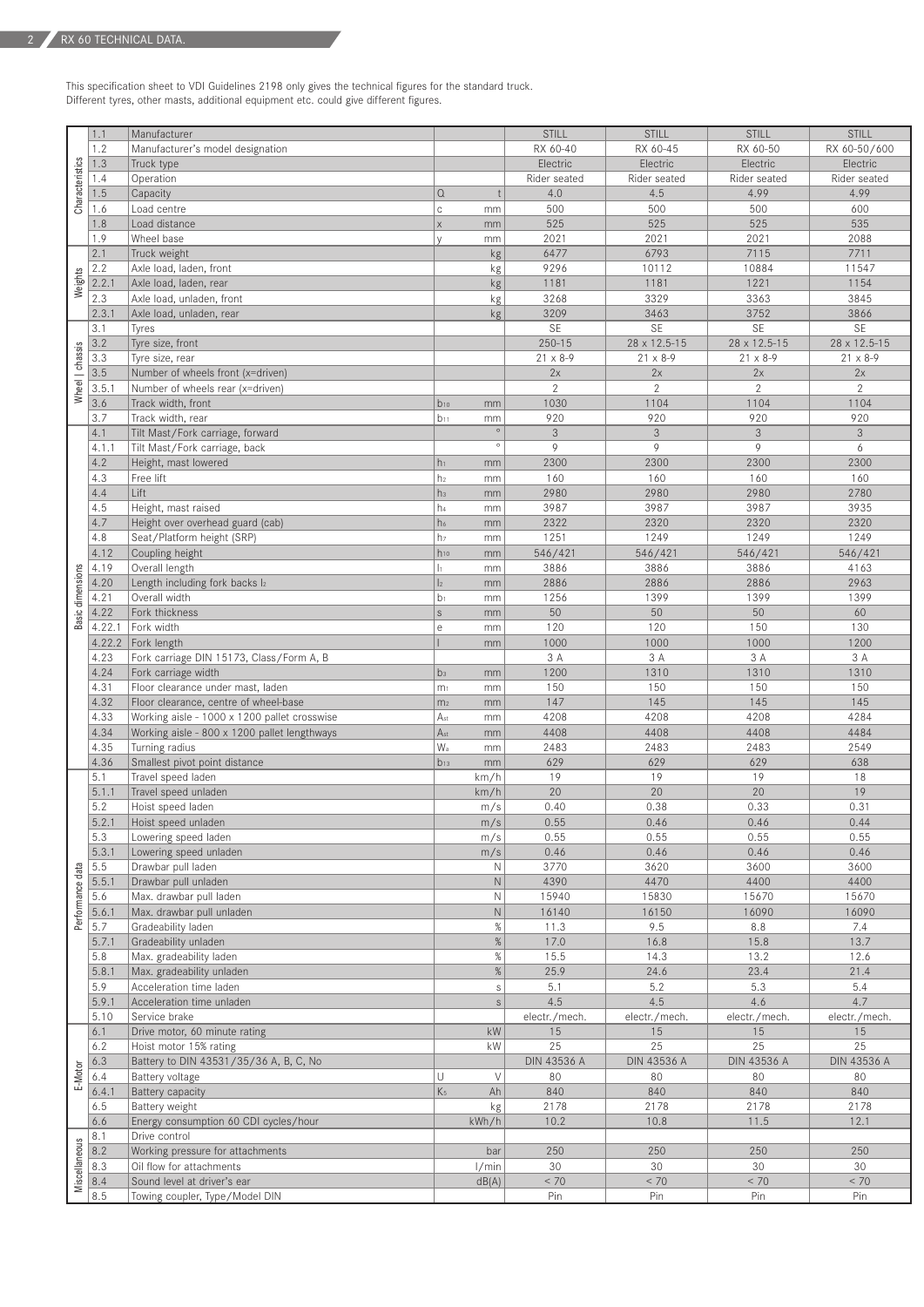



| /50<br>$60 - 40 / 45$<br>$\stackrel{\times}{\approx}$ |                                  |                 |         | Telescopic mast                         | Triplex mast          |               |  |  |
|-------------------------------------------------------|----------------------------------|-----------------|---------|-----------------------------------------|-----------------------|---------------|--|--|
|                                                       | Rated lift                       | h <sub>3</sub>  | mm      | 2980 - 3680                             | $4080 - 4880$         | $4330 - 7180$ |  |  |
|                                                       | Overall height                   | h <sub>1</sub>  | mm      | $2300 - 2650$                           | $2850 - 3250$         | $2250 - 3200$ |  |  |
|                                                       | Free lift Form "B"               | h <sub>5</sub>  | mm      | 160                                     | 160                   | $1462 - 2412$ |  |  |
|                                                       | Free lift Form "A"               | h <sub>5</sub>  | mm      | 160                                     | 160                   | 1504 - 2554   |  |  |
|                                                       | Greatest height Form "B"         | h <sub>4</sub>  | mm      | 3987 - 4687                             | $5087 - 5887$         | $5416 - 8266$ |  |  |
|                                                       | Greatest height Form "A"         | h <sub>4</sub>  | mm      | $3987 - 4687$                           | $5087 - 5887$         | 5437 - 8287   |  |  |
|                                                       | Forward tilt                     | a               | $\circ$ | 3                                       |                       |               |  |  |
|                                                       | Back tilt                        | b               | $\circ$ | 9                                       |                       |               |  |  |
|                                                       | Overall length                   | L <sub>2</sub>  | mm      | 2886                                    |                       |               |  |  |
|                                                       | Load distance                    | $\mathsf X$     | mm      | 525                                     |                       |               |  |  |
|                                                       | Working aisle width              | A <sub>st</sub> | mm      | (1000 x 1200) 4208 // (1200 x 800) 4408 |                       |               |  |  |
|                                                       | Tyres                            | v/h             |         | 250/70-15 // 200/75-9                   | 345/45-15 // 200/75-9 |               |  |  |
| 60-40                                                 | Track                            | v/h             | mm      | 1030 // 920                             |                       | 1104 // 920   |  |  |
| $\approx$                                             | Greatest width                   | B               | mm      | 1256                                    | 1399                  |               |  |  |
|                                                       | Fork locations, centre to centre |                 | mm      | 191 368 572 673 876 978                 |                       |               |  |  |
|                                                       | Tyres                            | v/h             |         | 345/45-15 // 200/75-9                   |                       |               |  |  |
| $60 - 45 / 50$                                        | Track                            | v/h             | mm      | 1104 // 920                             |                       |               |  |  |
|                                                       | Greatest width                   | B               | mm      | 1399                                    |                       |               |  |  |
| $\stackrel{\textstyle\times}{\textstyle\sim}$         | Fork locations, centre to centre |                 | mm      | 191 368 572 673 978 1080                |                       |               |  |  |
|                                                       | Rated lift                       | h <sub>3</sub>  | mm      | $2780 - 4680$                           |                       |               |  |  |
|                                                       | Overall height                   | h <sub>1</sub>  | mm      | $2300 - 3250$                           |                       | $2250 - 3200$ |  |  |
|                                                       | Free lift Form "A"               | h <sub>5</sub>  | mm      | 160                                     | 160                   | 1230 - 2180   |  |  |
| 600<br>$60 - 50 / 6$<br>$\approx$                     | Greatest height Form "A"         | h <sub>4</sub>  | mm      | 3887 - 5787                             |                       | $5095 - 7945$ |  |  |
|                                                       | Forward tilt                     | a               | $\circ$ | 3                                       |                       |               |  |  |
|                                                       | Back tilt                        | $\mathsf{b}$    | $\circ$ |                                         | 6                     |               |  |  |
|                                                       | Overall length                   | L <sub>2</sub>  | mm      | 2963                                    |                       |               |  |  |
|                                                       | Load distance                    | X               | mm      | 535                                     |                       |               |  |  |
|                                                       | Working aisle width              | A <sub>st</sub> | mm      | (1000 x 1200) 4248 // (1200 x 800) 4500 |                       |               |  |  |

Gradients, maximum distance that can be driven in 60 minutes

Example: An RX 60-40 with a load of 4,000 kg and a gradient of 13% can drive a distance of 215m 10 times per hour.

| Unladen |     | RX 60-40 |         | RX 60-45   RX 60-50 | RX 60-50/600 |
|---------|-----|----------|---------|---------------------|--------------|
|         | 23% | 1850 m   | 1470 m  | 1430 m              |              |
|         | 20% | 2700 m   | 2290 m  | 2030 m              | 1850         |
| œ       | 15% | 5390 m   | 5060 m  | 4350 m              | 4140         |
|         | 10% | 7180 m   | 6930 m  | 6700 m              | 6250         |
|         | 5%  | 11660 m  | 11170 m | 10720 m             | 10260        |
| Laden   | 13% | 2150 m   | 1590 m  | 1380 m              |              |
| ଚ       | 9%  | 5030 m   | 4200 m  | 3620 m              | 3440         |
|         | 7%  | 6070 m   | 5750 m  | 5380 m              | 5150         |
|         | 5%  | 7580 m   | 7130 m  | 6670 m              | 6440         |

(dry rough concrete surface = Coefficient of friction 0.80)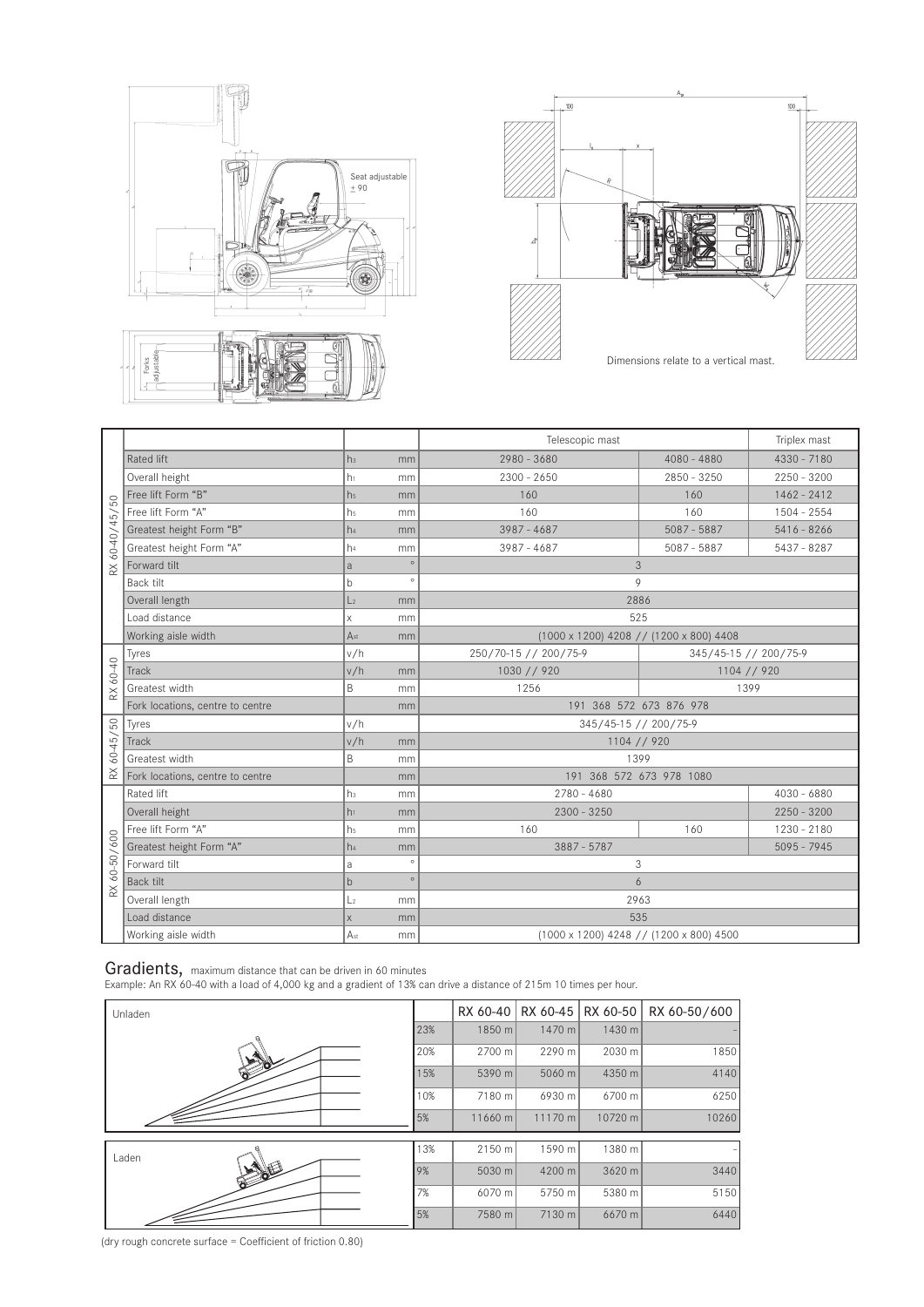#### Capacities RX 60-40 Tele/HiLo mast



Capacities RX 60-45 Tele/HiLo mast (single tyres)



## Capacities RX 60-50 Tele/HiLo mast



### Capacities RX 60-45 Triplex mast/dual tyres



#### Capacities RX 60-50/600 Triple mast to BH2350







#### Capacities RX 60-40 with triplex mast



# Capacities RX 60-45 Triplex mast/single tyres



Capacities RX 60-50 Triplex mast/single tyres







#### Capacities RX 60-50/600 Triple mast from BH2400



- without Sideshifter

 $---$  with Sideshifter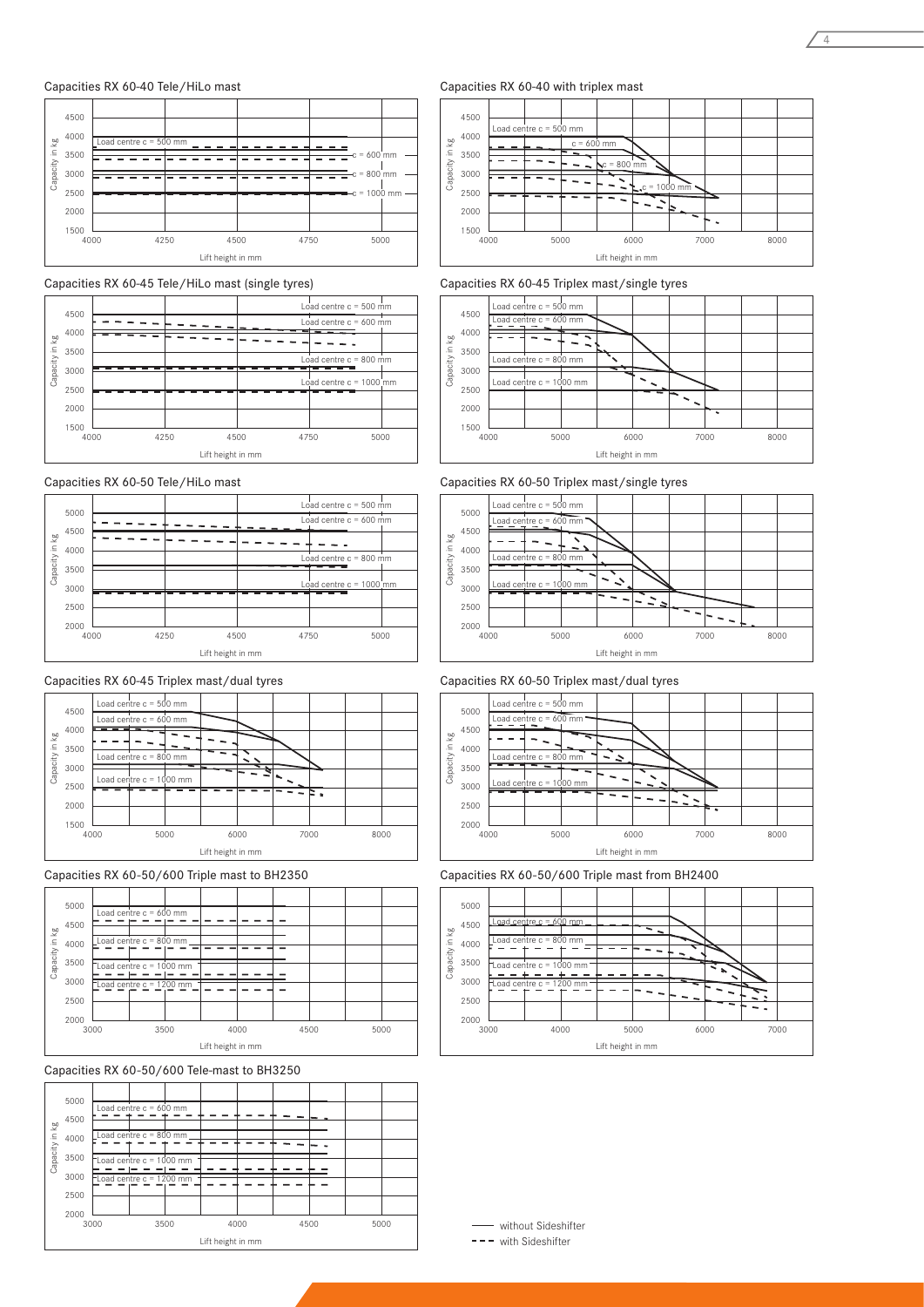#### **Driver's compartment.**

The large footwell featuring an inclined floor plate and anti-slip lining provides quick and convenient entry and exit and a relaxed leg position when driving.

The adjustable steering column with its small steering wheel is ergonomically sound, requiring minimal steering movements from the driver. The automotive style pedal layout can be replaced by a dual pedal arrangement if required.

The drive direction switch on the valve lever (lift and lower) allows the driver to change direction without releasing his grip, thus reducing fatigue, even on long shifts.

The fully graphic display is heated to ensure that all essential information (including time, battery charge state, maintenance intervals, etc.) remains clearly visible under all conditions even in extreme applications such as cold stores, or all-weather indoor/outdoor working.

The entire truck is under constant on-board diagnosis. With 5 selectable drive programs the driver can match the driving characteristics of the RX 60 to the application or his personal preferences. Each program can be precisely matched to the application profile in order to achieve optimum economy and load turnaround.

The driver's compartment of the RX 60 provides generous head room even for tall drivers, with good all-round vision thanks to the large viewing panels in the roof, very slim overhead guard legs and high seating position.

#### **Blue-Q energy optimisation.**

- Activate Blue-Q energy saving mode on the truck at the push of a button.
- Energy saving due to intelligent optimisation of the drive characteristics without impairing the work process.
- Intelligently switches off electrical consumers.
- A saving in energy consumption of up to 20% depending on the application and the truck's equipment.

#### **Safety.**

In conjunction with the mechanical parking and service brake, the RX 60 brakes automatically when the drive pedal is released, guaranteeing safe use at all times. The truck will also hold its position on a gradient without the need to depress the footbrake, further enhancing safety. The RX 60's side battery change can be carried out using a hand pallet truck, low lift pallet truck or forklift truck. This not only gives significant time savings compared to a conventional hoist, but makes the battery changing operation much safer. The risks of operator injury or truck damage are considerably reduced.

#### **Service.**

The maintenance interval of the RX 60 is 1000 operating hours or 12 months. These intervals save time and maintenance costs - especially with single-shift operation, where 1000 hours roughly corresponds to annual operating hours, enabling the maintenance and UVV safety checks to be carried out at the same time. Fast diagnosis via a notebook computer and easily accessible maintenance components, together with readily available parts, guarantee short service times and maximum uptime.

#### **Drive.**

The energy-efficient, noise-optimised three-phase drive unit of the RX 60 acts on the front wheels. High traction power

and driving dynamics, even when climbing ramps or operating on uneven ground, ensure a high turnaround of goods. The 'BOOST' function of the RX 60 is an innovative feature which, when required, calls up maximum torque from the drive motors. Maximum thrust is therefore always available - for example, at kerbs or when pushing pallets.

The maintenance-free, efficiency optimised three-phase drive guarantees a long battery operating life. Thanks to its IP 54 enclosure the entire drive system is protected against the ingress of dirt, dust and moisture, so that even the most inhospitable applications pose no problem.

In addition to all this, electrical regenerative braking means the motors feed back up to 15% of the energy into the battery when the drive pedal is released, increasing the work available from a battery charge by up to 1.5 hours. Interim battery charging, or even changing, is often not necessary. The STILL controller ensures sensitive driving response with optimal utilisation of energy. It also enables the truck to be held on ramps without using the maintenance-free multi-disc brakes, for greater safety and driving comfort. The power electronics are protected within the counterweight and the heat from the controller is dissipated into the counterweight over a large area. This arrangement provides very good cooling without additional fans or filters and makes operating the RX 60 reliable and quiet.

#### **Electrical system.**

The RX 60 features digital control with two independent CAN bus systems which ensure that the drive train is not affected by minor electrical failures elsewhere on the truck, while the drive control unit has dual microprocessor monitoring to ensure safe operation. A pre-prepared wiring harness means that auxiliary electrical equipment can be fitted quickly and easily.

#### **Mast.**

A new generation of optimised visibility masts has been specially developed for this truck. The new concept is based on an outer mast C-section with hoist cylinders positioned behind the mast profiles. Depending on the application, the telescopic or triplex construction offer the following:

- Telescopic: an inexpensive mast design suitable for many applications, with full visibility through the mast.
- Triplex: for use where there are low doorways but high lift heights, to allow utilisation of warehouse space right up to the roof. Here too, there is a clear view through the mast due to the use of two free-lift cylinders.

#### **Hydraulic system.**

The speed of the AC pump drive is demand controlled and is precisely regulated by the dynamic servo assistance through the valve lever or the steering wheel movement. This ensures longer use from a battery charge. Sensitive operation of hydraulics increases working safety thanks to positioning to the nearest millimetre. The hydraulics also improve energy consumption by:

- The high efficiency of the hydraulic pump. A noise reduced internal gear pump specially developed for this truck is used.
- The replacement of the pressure make-up valves with load holding valves. The priority valve for the steering is directly connected to the pump so that hydraulic interfaces and hoses are not required. This guarantees a safer, cleaner operation.